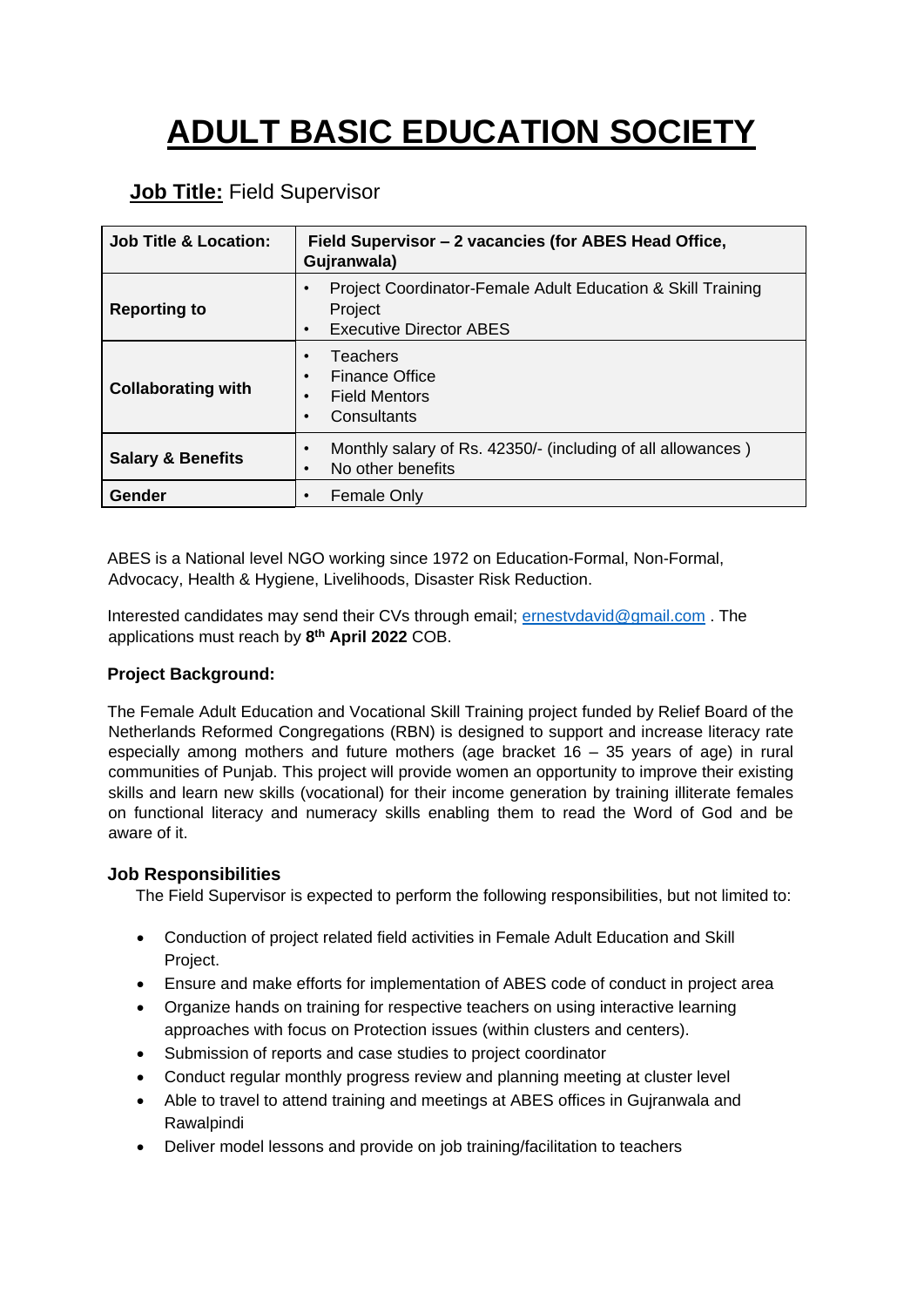- Maintain center record in the form of attendance record, visitation record, assessment record etc.
- Keep record of teachers and learners progress assessment
- Identify and report weak areas of teachers before refreshers
- Have extensive knowledge of quality assurance in vocational skill training and in execution of skill training plan
- Candidate must have knowledge of Urdu and English Language in Reading, Writing and Speaking
- Candidate must have English and Urdu typing skill.
- Candidate must have skill to deliver demonstrative lessons to teachers/learners

### **Qualification:**

The following requirements for this position

- a. **Academic qualification:** B.sc/M.A
- b. **Professional Qualification**: B.Ed. / M.Ed.
- c. **Experience:** Minimum 3 years' experience as a teacher or trainer.

#### **Skills needed:**

- Excellent skills on the content of English, Mathematics and Urdu.
- Urdu and English Typing Skill
- Basic computer skills (MS Office)
- Excellent communication skills (verbal and written)
- Strong interpersonal skills (pressure handling, conflict resolution, activity listening, problem solving, interactive personality, friendly working relationships)
- Be a self-motivated, versatile and adaptable to different cultures and people
- Be results oriented and able to meet strict timelines for outputs

#### **Only individuals who are shortlisted will be contacted for test, and interview.**

**Note:** Individuals can apply & send their resumes directly to **[ernestvdavid@gmail.com](mailto:ernestvdavid@gmail.com)** clearly mentioning the position title in the subject line of the email, before the stated deadline.